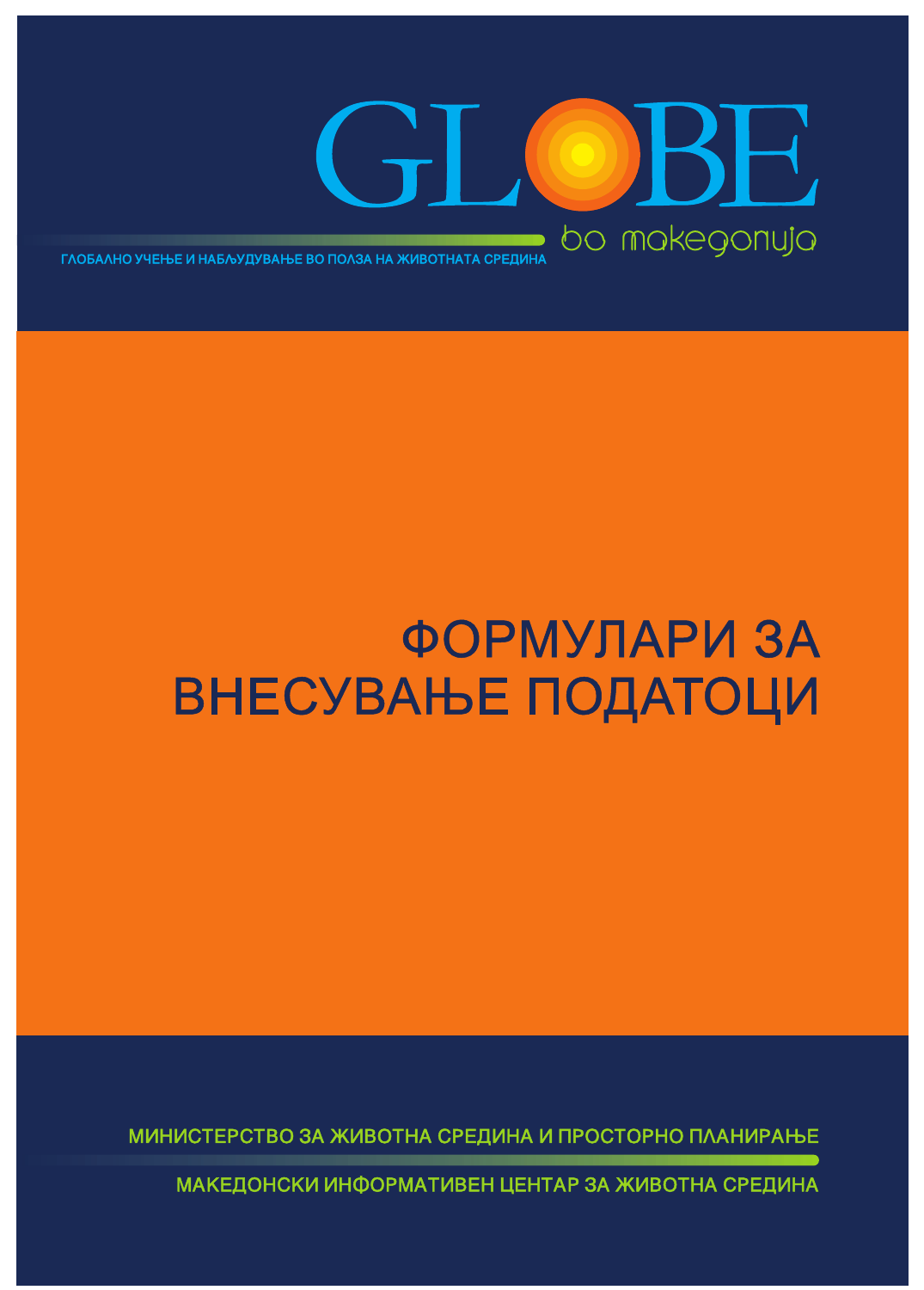| Earth System Science Investigation<br><b>Phenology Site Definition Sheet</b> |                                              | Study Site name (give your site a unique name): | $\begin{array}{l} \square \; \text{N} \; \text{or} \; \square \; \text{S} \; \text{(check one)} \\ \square \; \text{E} \; \text{or} \; \square \; \text{W} \; \text{(check one)} \end{array}$<br>Longitude: | Source of Location Data (check one): CIGPS Cher<br>meters<br>Elevation: | meters; Direction to Site: ON ONE OE OSE OS OSW OW ONW<br>$\Box$ Other<br>Quantitative Land Cover or Biology Site<br>Type of site: $\square$ Atmosphere Study Site<br>Nearest Atmosphere Site: ATM- | For each tree, shrub or grass plot, provide the following information.<br>Species is NOT required for grasses. |                                |       |         |             |           |  |  | Earth System Science<br>Appendix-2 |
|------------------------------------------------------------------------------|----------------------------------------------|-------------------------------------------------|-------------------------------------------------------------------------------------------------------------------------------------------------------------------------------------------------------------|-------------------------------------------------------------------------|-----------------------------------------------------------------------------------------------------------------------------------------------------------------------------------------------------|----------------------------------------------------------------------------------------------------------------|--------------------------------|-------|---------|-------------|-----------|--|--|------------------------------------|
|                                                                              | Observer Names:<br>School Name:              | Date:                                           | Coordinates: Latitude:                                                                                                                                                                                      |                                                                         | If other, describe:<br>If other, describe:<br>Distance to Site:                                                                                                                                     |                                                                                                                | Tree, Shrub, or<br>Grass Label | Genus | Species | Common Name | Comments: |  |  | <b>GLOBE<sup>N</sup> 2000</b>      |
|                                                                              |                                              |                                                 |                                                                                                                                                                                                             | Tree                                                                    | seen on 3 locations<br>Can budburst be<br>on the tree?<br>Yes or No                                                                                                                                 |                                                                                                                |                                |       |         |             |           |  |  | Earth System Science               |
|                                                                              | Class or Group Name:                         |                                                 |                                                                                                                                                                                                             | Label:                                                                  | Are tiny leaves<br>emerging?<br>Yes or No<br>seen on 3 locations<br>Can budburst be<br>on the tree?<br>Yes or No                                                                                    |                                                                                                                |                                |       |         |             |           |  |  | Appendix-4                         |
| <b>Budburst Protocol</b><br>Data Sheet                                       | Name(s) of student(s) filling in Data Sheet: |                                                 | Site name (give your site a unique name)                                                                                                                                                                    | Tree<br>Label:                                                          | Are tiny leaves<br>emerging?<br>Yes or No                                                                                                                                                           |                                                                                                                |                                |       |         |             |           |  |  |                                    |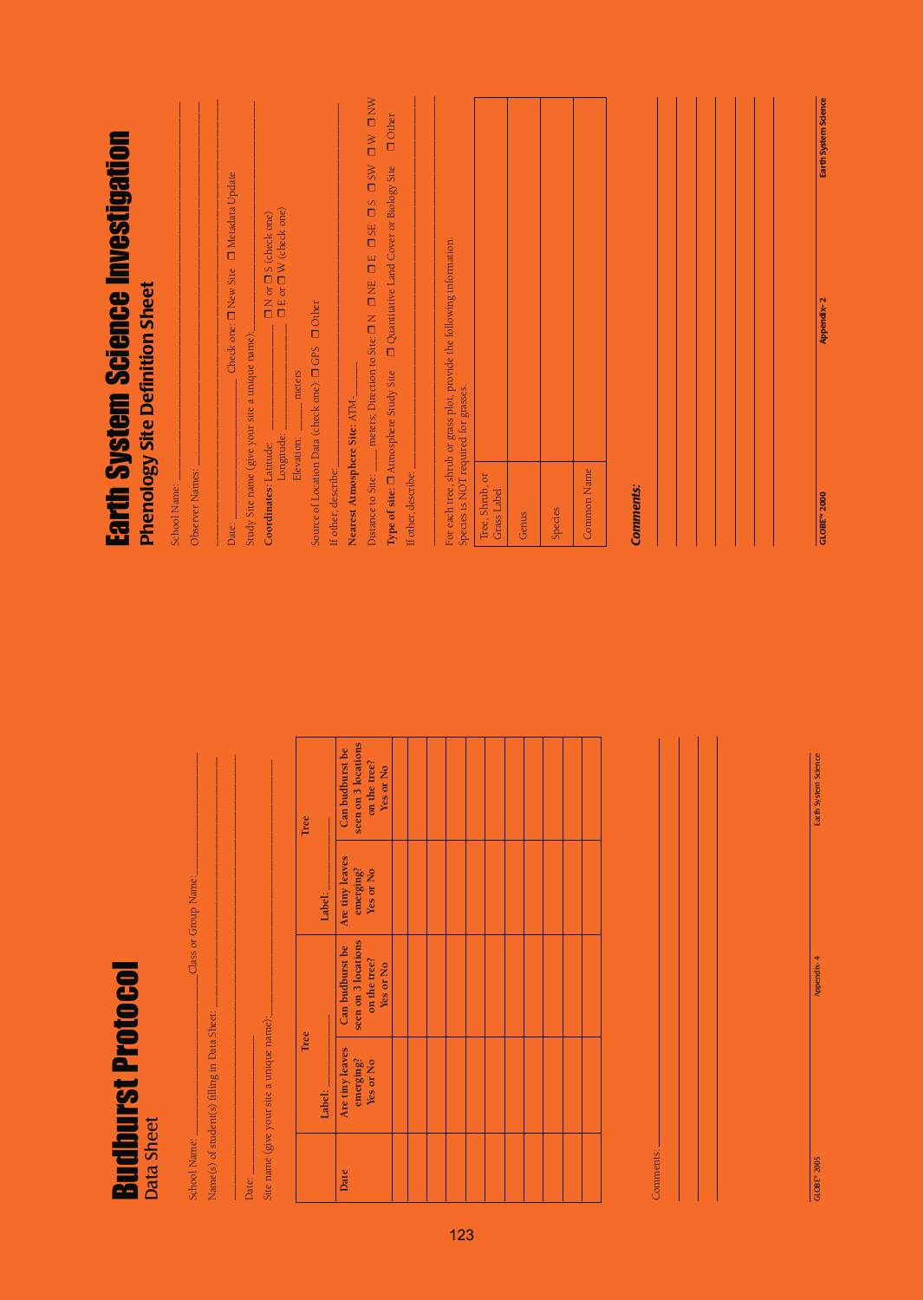| <u>تا</u><br>ļ |  |
|----------------|--|
|                |  |
|                |  |
|                |  |
|                |  |
|                |  |
|                |  |
|                |  |
|                |  |
|                |  |
|                |  |
|                |  |
|                |  |
|                |  |
| <u>SCR</u>     |  |
|                |  |
|                |  |
|                |  |
|                |  |
|                |  |
|                |  |
|                |  |
|                |  |
|                |  |
|                |  |
|                |  |
|                |  |
|                |  |
|                |  |
|                |  |
|                |  |
|                |  |
|                |  |
|                |  |
| <b>EBISICI</b> |  |
|                |  |
|                |  |
|                |  |
|                |  |
|                |  |
|                |  |
| ۵              |  |
| с              |  |
|                |  |
| ì<br>₹         |  |
|                |  |
|                |  |
|                |  |
|                |  |
|                |  |

## Tree and Shrub Green-Up Data Sheet **Tree and Shrub Green-Up Data Sheet**

| Study Site: PHN- |                 | Species:                      |                    | Photo Number and Orientation<br><b>A</b> |
|------------------|-----------------|-------------------------------|--------------------|------------------------------------------|
|                  |                 |                               |                    | Year:                                    |
| School Name:     | Observer Names: | Plant Scientific Name: Genus_ | Plant Common Name: | Green-Up Cycle:                          |

#### **Crass Green-Up** *Grass Green-Up*

| Reported<br>to GLOBE                                                                                                     | $\Box$ | □ | □ | ο | $\Box$ | □ | Ò | σ | σ | $\Box$ | □ | α | π | $\Box$ | $\Box$ | □ | α | □ |                                      |
|--------------------------------------------------------------------------------------------------------------------------|--------|---|---|---|--------|---|---|---|---|--------|---|---|---|--------|--------|---|---|---|--------------------------------------|
| $\begin{array}{c} \mbox{(downant, sweeping,\\ \\ \mbox{budburst, length (mm)},\\ \mbox{(ast)}\\ \end{array}$<br>Leaf $4$ |        |   |   |   |        |   |   |   |   |        |   |   |   |        |        |   |   |   |                                      |
| $\begin{array}{c} {\rm (downant,swelling,} \\ {\rm budburst, length\ (mm),} \\ {\rm lost)} \end{array}$<br>Leaf 3        |        |   |   |   |        |   |   |   |   |        |   |   |   |        |        |   |   |   |                                      |
|                                                                                                                          |        |   |   |   |        |   |   |   |   |        |   |   |   |        |        |   |   |   |                                      |
| $\begin{array}{c} {\rm (downant,swelling,} \\ {\rm budburst, length\ (mm),} \\ {\rm lost)} \end{array}$<br>Leaf 1        |        |   |   |   |        |   |   |   |   |        |   |   |   |        |        |   |   |   | <b>Comments</b> (date each comment): |
| $\frac{\text{day and}}{\text{month}}$<br>Date                                                                            |        |   |   |   |        |   |   |   |   |        |   |   |   |        |        |   |   |   |                                      |

### **Earth System Science**<br>Grass Green-Up Data Sheet Earth System Science **Grass Green-Up Data Sheet**

| Plant Common Name: |
|--------------------|
|--------------------|

÷.

Green-Up Cycle: $\qquad \qquad \qquad \qquad$  Year: $\qquad \qquad \qquad$ 

Green-Up Cycle:

**S**

|--|

#### **Crass Green-Up** *Grass Green-Up*

| Reported<br>to GLOBE                             | $\Box$ | Ō | σ | ά | $\Box$ | σ | Ō | α | σ | Ò | $\Box$ | п | Ò | $\Box$ | ά | ō | $\Box$ | ά | $\Box$ |                               |
|--------------------------------------------------|--------|---|---|---|--------|---|---|---|---|---|--------|---|---|--------|---|---|--------|---|--------|-------------------------------|
| Leaf 4<br>(No shoot length<br>(mm), or lost)     |        |   |   |   |        |   |   |   |   |   |        |   |   |        |   |   |        |   |        |                               |
| Leaf 3<br>(No shoot length<br>(mm), or lost)     |        |   |   |   |        |   |   |   |   |   |        |   |   |        |   |   |        |   |        |                               |
| Leaf 2<br>(No shoot length<br>(mm), or lost)     |        |   |   |   |        |   |   |   |   |   |        |   |   |        |   |   |        |   |        |                               |
| Leaf 1<br>(No shoot length<br>(mm), or lost)     |        |   |   |   |        |   |   |   |   |   |        |   |   |        |   |   |        |   |        | Comments (date each comment): |
| $\frac{\text{Date}}{(\text{day and}\text{mod})}$ |        |   |   |   |        |   |   |   |   |   |        |   |   |        |   |   |        |   |        |                               |

**GLOBE™ 2000 Appendix- 4 Earth System Science**

Appendix-4

**GLOBE<sup>N</sup> 2000** 

Earth System Science